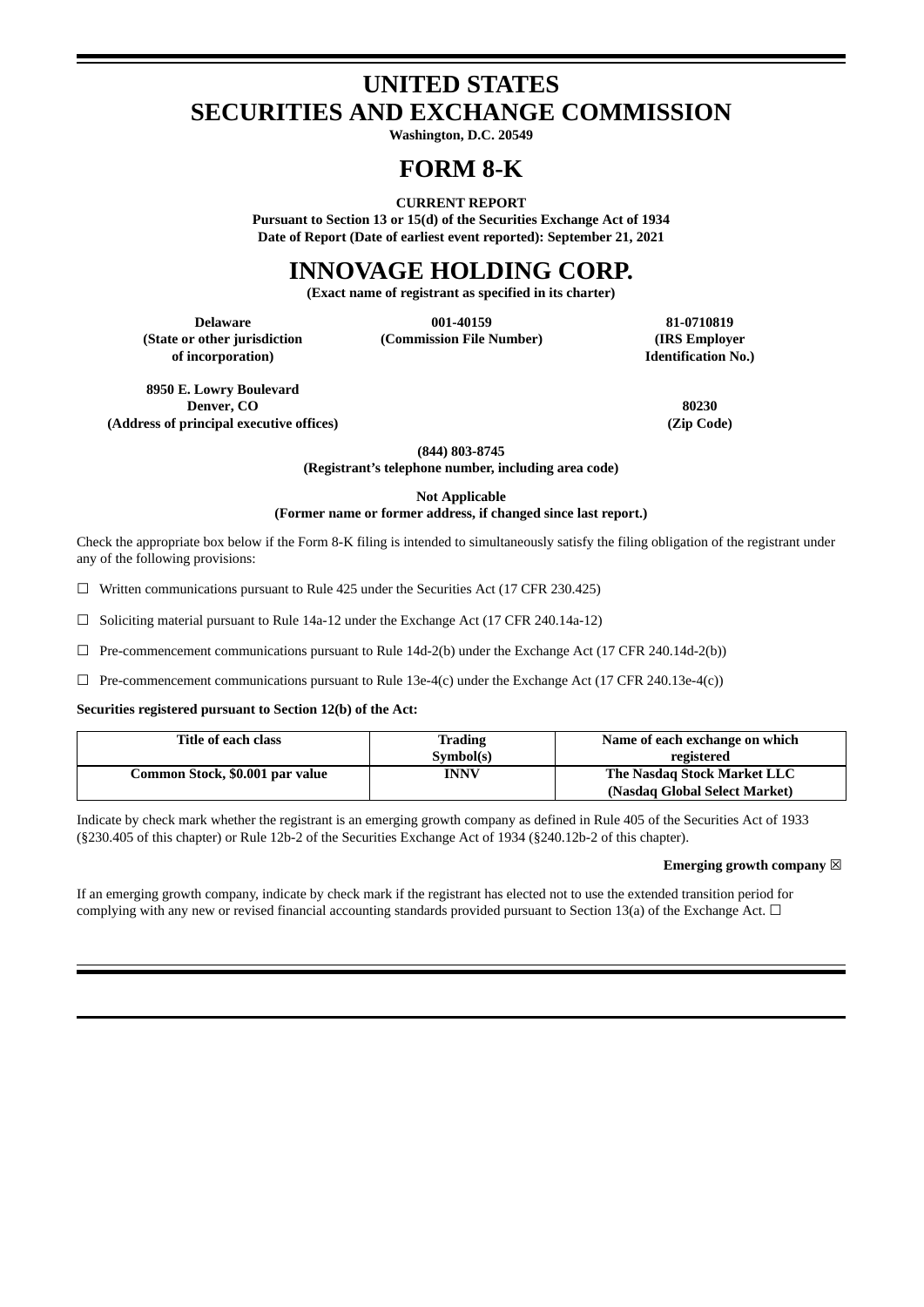#### **Item 2.02. Results of Operations and Financial Condition.**

On September 21, 2021, InnovAge Holding Corp. issued a press release announcing financial results for the fiscal quarter ended June 30, 2021 and related matters. A copy of this press release is furnished as Exhibit 99.1 hereto and is incorporated in this Item 2.02 by reference.

The information in this Item 2.02, including the exhibit attached hereto, shall not be deemed "filed" for purposes of Section 18 of the Securities Exchange Act of 1934, as amended (the "Exchange Act"), or otherwise subject to the liabilities of that section. This information shall not be deemed to be incorporated by reference in any filing under the Securities Act of 1933, as amended, or the Exchange Act, except as shall be expressly set forth by specific reference to such disclosure in this Form 8-K in such a filing.

#### **Item 9.01. Financial Statements and Exhibits.**

(d) Exhibits

| <b>Exhibit</b> | <b>Description</b>                                                |
|----------------|-------------------------------------------------------------------|
| 99.1           | Press Release of InnovAge Holding Corp., dated September 21, 2021 |
| 104            | Cover Page Interactive Data File (formatted as Inline XBRL)       |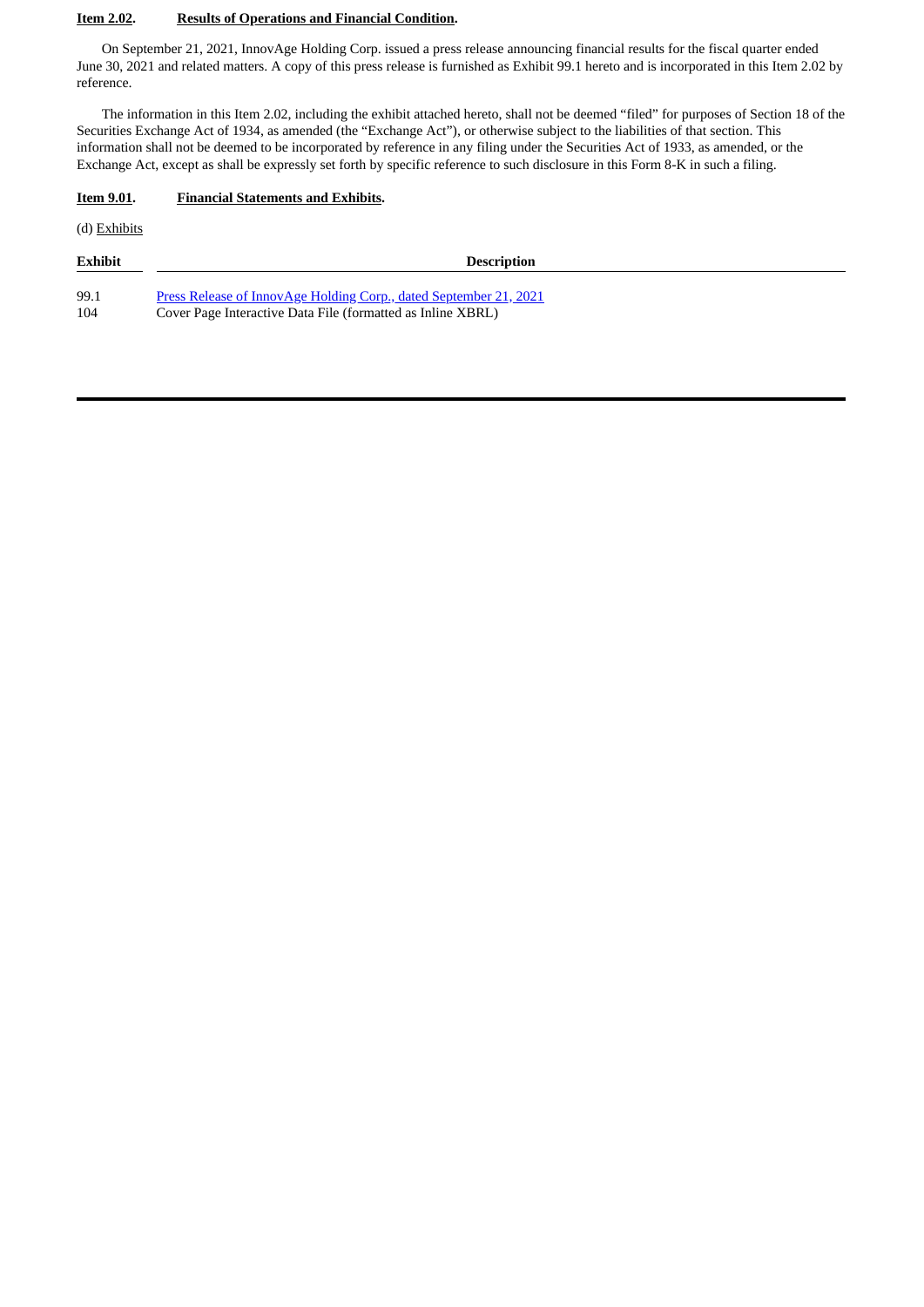#### **SIGNATURES**

Pursuant to the requirements of the Securities Exchange Act of 1934, the registrant has duly caused this report to be signed on its behalf by the undersigned hereunto duly authorized.

INNOVAGE HOLDING CORP.

Date: September 21, 2021 By: /s/ Barbara Gutierrez Name: Barbara Gutierrez Title: Chief Financial Officer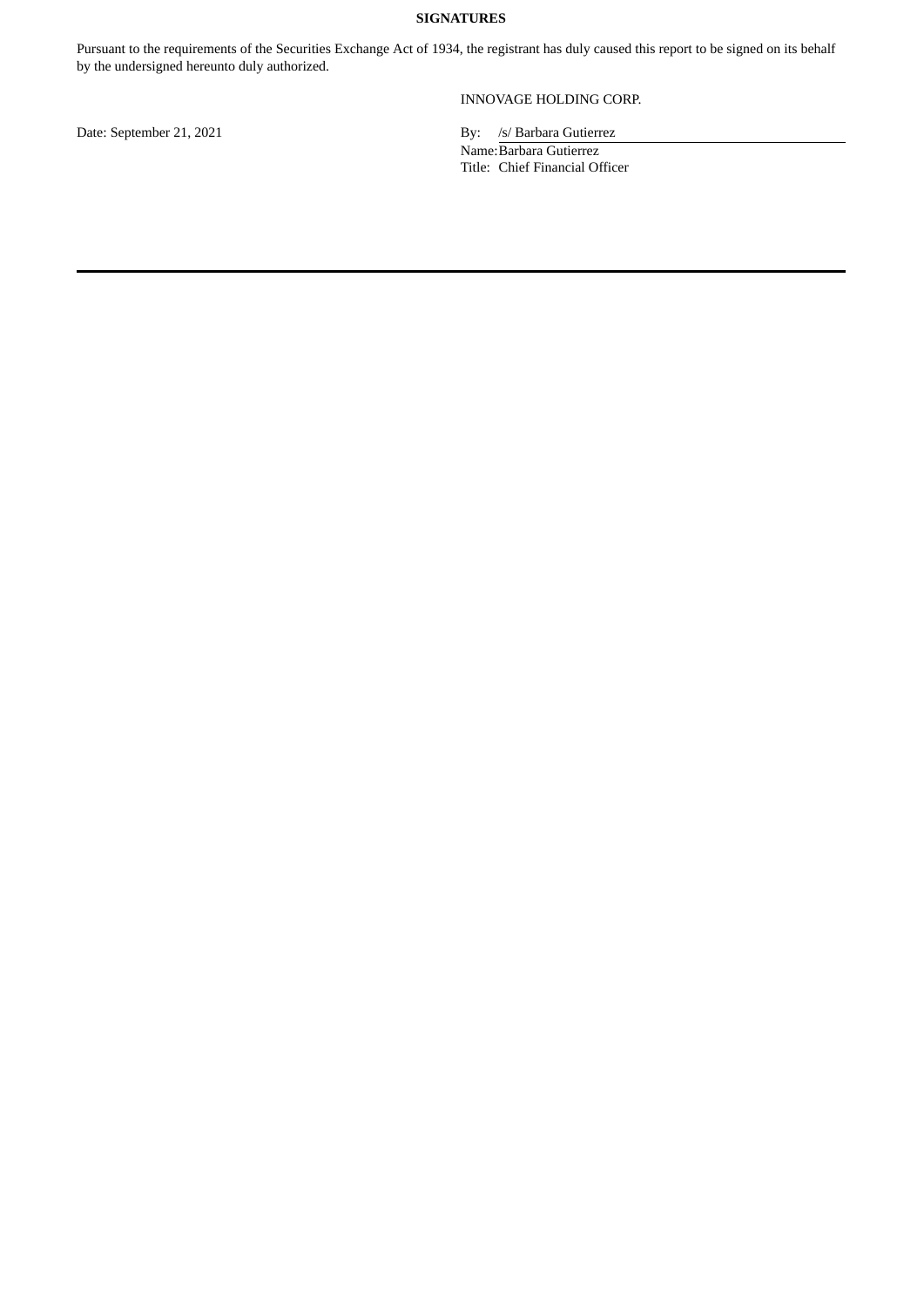<span id="page-3-0"></span>

# INNOVAGE ANNOUNCES FINANCIAL RESULTS FOR THE FISCAL YEAR AND FOURTH QUARTER ENDED JUNE 30, 2021

**DENVER, CO., September 21, 2021** - InnovAge Holding Corp. (the "Company" or "InnovAge") (Nasdaq: INNV), a market leading healthcare delivery platform for high-cost, dual-eligible seniors, announced financial results for its fiscal fourth quarter and full year ended June 30, 2021.

"The InnovAge team is excited to deliver strong fourth quarter financial results to end the year with approximately 6,850 participants, an increase of 7.4% year-over-year," said Maureen Hewitt, President and Chief Executive Officer, of InnovAge. "We produced \$637.8 million of total revenues, an increase of approximately 12.5% compared to fiscal year 2020. During the pandemic, we opened two new centers and we remain on track to open de novo centers in two new states in fiscal year 2023. We also expanded our leadership team with the additions of Nicole D'Amato as Chief Legal Officer and Corporate Secretary, Eimile Tansey, Chief People Officer, and Olivia Patton, Chief Compliance Officer."

Ms. Hewitt continued, "While COVID-19 impacted our business during fiscal year 2021, our team has done an outstanding job providing high quality, value-based care to our participants. We remain committed to ensuring our participants and employees are vaccinated against COVID-19 with a vaccination rate of 86% of participants and 90% of our employees to date. Our top priority is the health of our participants and our goal is to enable our participants to have a richer, social experience through our centers, which we are enabling in the safest way possible. We believe the landscape for future growth remains robust and we are pleased with the amount of federal and state legislative activity that we have seen in 2021. This is an exciting time to be a PACE provider and we continue to execute on our multi-faceted strategy of organic growth, de novo locations in existing and new states, and acquisitions."

### **Financial Results**

|                                                          | <b>Three Months Ended</b> |          |                      |                                                        | <b>Year Ended</b>    |    |                      |  |
|----------------------------------------------------------|---------------------------|----------|----------------------|--------------------------------------------------------|----------------------|----|----------------------|--|
|                                                          | <b>June 30, 2021</b>      |          | <b>June 30, 2020</b> |                                                        | <b>June 30, 2021</b> |    | <b>June 30, 2020</b> |  |
|                                                          |                           |          |                      | in thousands, except percentages and per share amounts |                      |    |                      |  |
| Total revenues                                           | $\mathbb{S}$              | 171,616  | \$                   | 152,492                                                | \$<br>637,800        | \$ | 567,192              |  |
| Center-level Contribution Margin                         |                           | 48,033   |                      | 45.456                                                 | 174.080              |    | 141,304              |  |
| Net Income (Loss)                                        |                           | 6,315    |                      | 11,978                                                 | (44,740)             |    | 25,765               |  |
|                                                          |                           |          |                      |                                                        |                      |    |                      |  |
| Net Income (Loss) Attributable to InnovAge Holding Corp. |                           | 6,474    |                      | 12,097                                                 | (43,986)             |    | 26,278               |  |
| Net income (loss) per share - diluted                    |                           | 0.05     | \$                   | 0.09                                                   | \$<br>(0.36)         | \$ | 0.19                 |  |
|                                                          |                           |          |                      |                                                        |                      |    |                      |  |
| Adjusted EBITDA <sup>(1)</sup>                           | S                         | 19.348   | \$                   | 22,932                                                 | \$<br>85,333         | \$ | 65,909               |  |
| Adjusted EBITDA margin(1)                                |                           | $11.3\%$ |                      | 15.4%                                                  | 13.4 %               |    | 11.7 %               |  |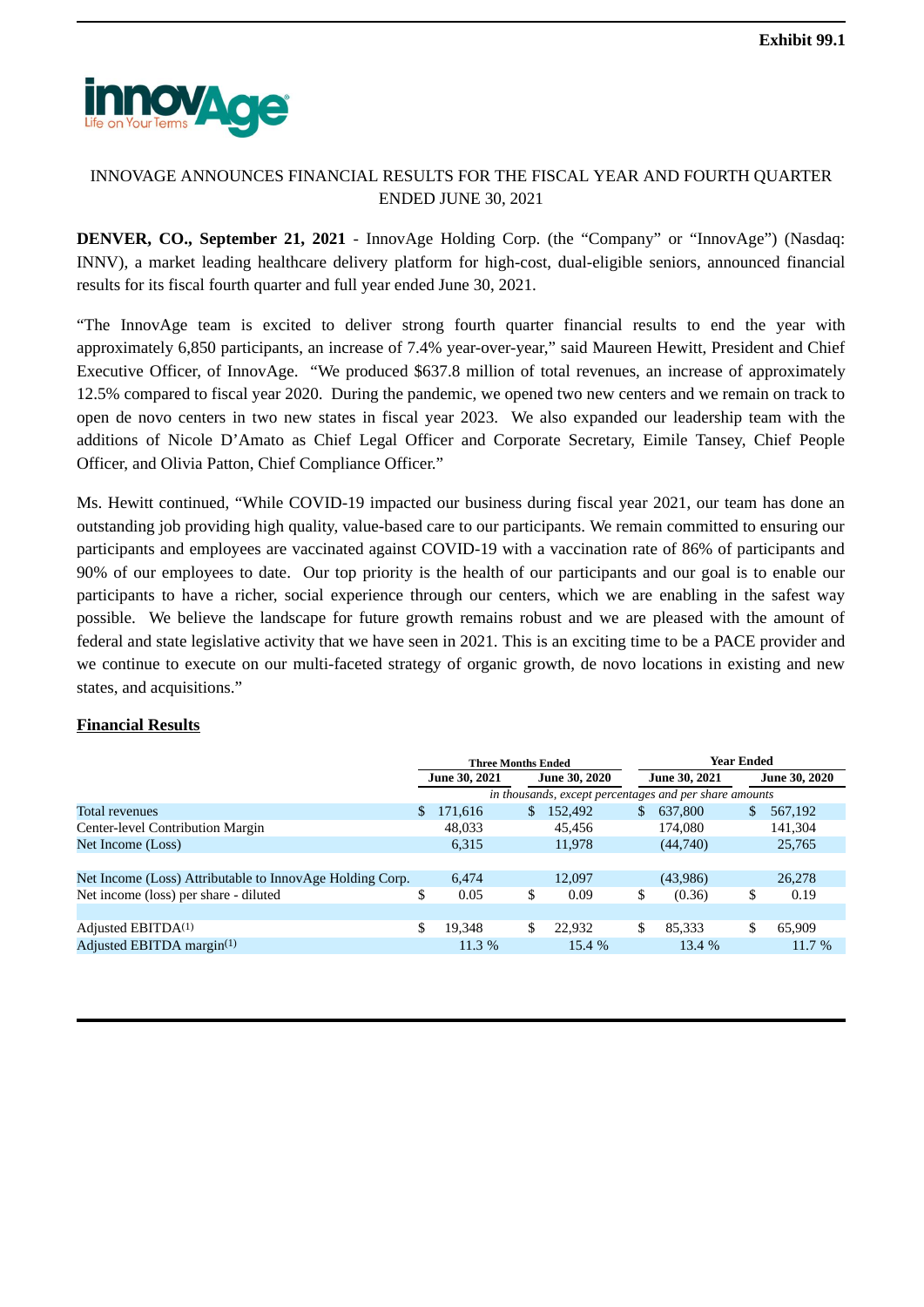# **Fiscal Year 2021 Financial Highlights**

- Total revenue of \$637.8 million in fiscal year 2021, up 12.4% compared to \$567.2 million in fiscal year 2020
- Center-level Contribution Margin of \$174.1 million, up 23.2% year-over-year, and Center-level Contribution Margin as a percent of revenue of 27.3%, an increase of approximately 240 basis points yearover-year
- Net loss attributable to InnovAge Holding Corp. of \$44.0 million, or a loss of \$0.36 per share, primarily due to the Apax transaction and the Company's initial public offering on March 8, 2021
- Net loss of \$44.7 million, a decrease from net income of \$25.8 million compared to fiscal year 2020
- Adjusted EBITDA<sup>(1)</sup> of \$85.3 million, an increase of 29.5% year-over-year compared to \$65.9 million in fiscal year 2020
- Census of approximately 6,850, an increase of 7.4% year-over-year; member months of approximately 79,430, an increase of 6.1% year-over-year; and ended the fiscal year with 18 centers in five states
- Ended the fiscal year with \$201.5 million in cash and cash equivalents and \$84.6 million in debt on the balance sheet, representing debt under the Company's senior secured term loan, convertible term loan and capital leases

# **Fiscal Fourth Quarter 2021 Financial Highlights**

- Total revenue of \$171.6 million for the fiscal fourth quarter of 2021, up 12.5% compared to \$152.5 million compared to the fourth quarter of 2020
- Center-level Contribution Margin of \$48.0 million, an increase of 5.7% year-over-year, and Center-level Contribution Margin as a percent of revenue of 28.0%
- Net income attributable to InnovAge Holding Corp. of \$6.5 million, or \$0.05 per share compared to \$12.1 million, or \$0.09 per share in the fourth quarter of 2020
- Net income of \$6.3 million compared to net income of \$12.0 million for the fourth quarter of 2020. The decrease was primarily the result of increased general and administrative expense and sales and marketing expenses, partially offset by lower interest expense.
- Adjusted EBITDA<sup>(1)</sup> of \$19.3 million, compared to \$22.9 million in the fourth quarter of 2020

# **Additional Highlights**

- On track to open three de novo centers in two new states in fiscal year 2023 and two additional de novo centers within the next 24 months
- Re-opened centers in Pennsylvania and Virginia based on loosening state restrictions and COVID-19 infection and vaccination rates resulting in all 18 centers receiving participants in the fourth quarter
- Made an equity investment in telehealth platform Jetdoc for the development of a purpose-built virtual care and remote patient monitoring platform for our participants and caregivers
- Achieved goal of having 90% of employees vaccinated for COVID-19, 96% of employees have received at least one dose, and 86% of participants are currently vaccinated
- Performed more than 110,000 telehealth visits from the start of the pandemic in March 2020 through quarter end
- Recently, three centers in Pennsylvania, four centers in Virginia and the New Mexico PACE center were recognized as Patient-Centered Medical Homes by the National Committee for Quality Assurance
- InnovAge is a Great Place to Work-Certified™ company for the fourth consecutive year and the Company has continued to expand its strong leadership team with the addition of Nicole D'Amato as Chief Legal Officer and Corporate Secretary, Eimile Tansey, Chief People Officer, and Olivia Patton, Chief Compliance Officer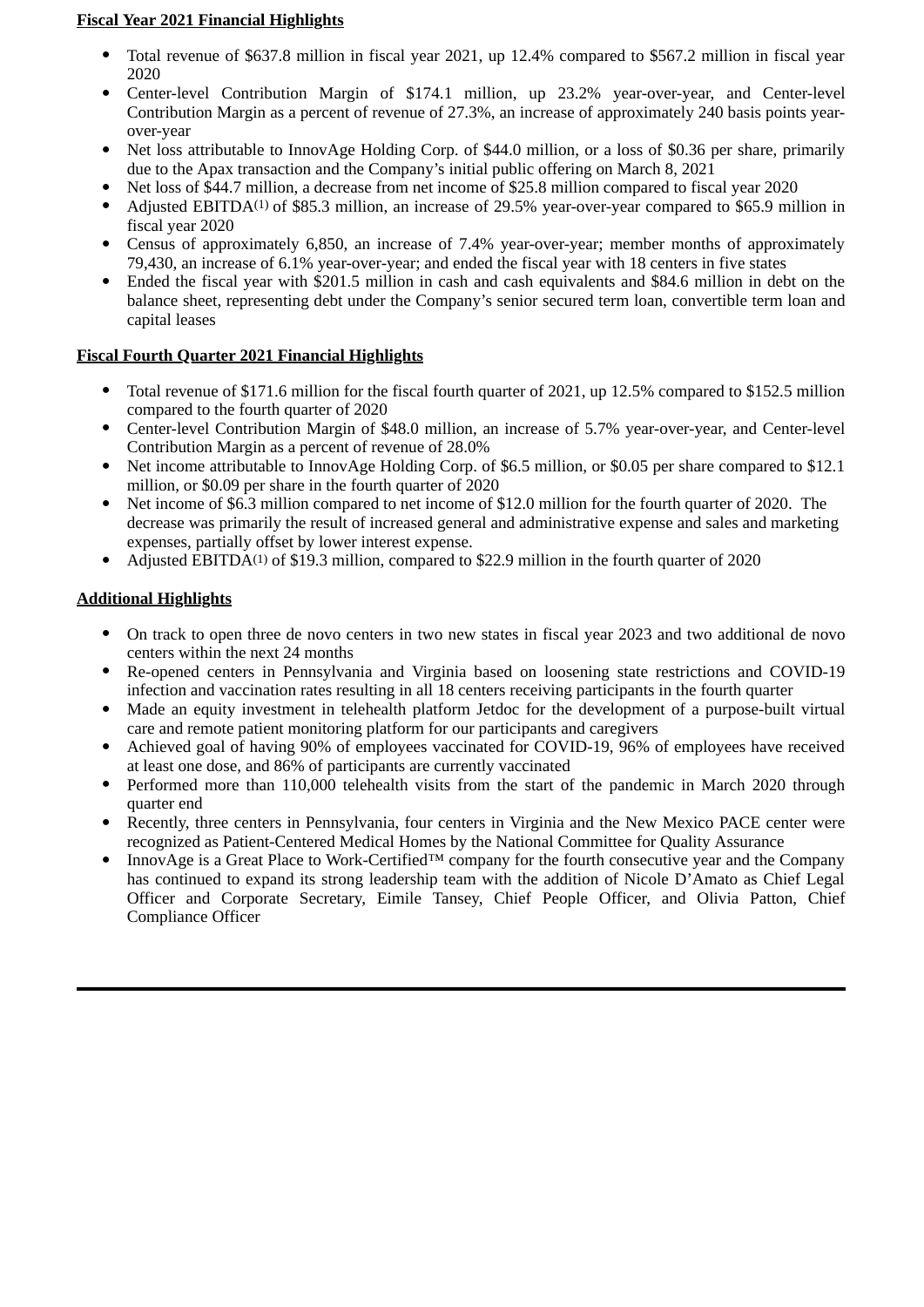### **Full Fiscal Year 2022 Financial Guidance**

|                                | Low    |                      | High   |  |  |
|--------------------------------|--------|----------------------|--------|--|--|
|                                |        | dollars in thousands |        |  |  |
| Census                         | 7,500  |                      | 7,750  |  |  |
| <b>Member Months</b>           | 86,500 |                      | 87,800 |  |  |
|                                |        |                      |        |  |  |
| Total revenues                 | 712    |                      | 725    |  |  |
| Adjusted EBITDA <sup>(1)</sup> | 60     |                      | 72     |  |  |

(1) Adjusted EBITDA is a non-GAAP measure. See "Note Regarding Use of Non-GAAP Financial Measures" and "Reconciliation of GAAP and Non-GAAP Measures" for a definition of Adjusted EBITDA and a reconciliation to net income (loss), the most closely comparable GAAP measure. The Company is unable to provide guidance for net income (loss) or a reconciliation of the Company's Adjusted EBITDA guidance because it cannot provide a meaningful or accurate calculation or estimation of certain reconciling items without unreasonable effort. The Company's inability to do so is due to the inherent difficulty in forecasting and quantifying certain amounts that are necessary for such reconciliation, including variations in effective tax rate, expenses to be incurred for acquisition activities and other one-time or exceptional items.

## **Conference Call**

The Company will host a conference call this afternoon at 5:00 PM Eastern Time, which can be accessed by dialing +1 (833) 398-1024 for U.S. participants, or +1 (914) 987-7722 for international participants and referencing conference ID 3506946; or via a live audio webcast that will be available online at https://investor.innovage.com/investor-relations. A replay of the call will be available via webcast for on-demand listening shortly after the completion of the call, at the same web link, and will remain available for approximately 12 months.

## **About InnovAge**

InnovAge is a market leader in managing the care of high-cost, dual-eligible seniors. Our mission is to enable seniors to age independently in their own homes for as long as possible. Our patient-centered care model meaningfully improves the quality of care our participants receive, while reducing over-utilization of high-cost care settings. InnovAge is at the forefront of value based senior healthcare and directly contracts with government payors, such as Medicare and Medicaid, to manage the totality of a participant's medical care. InnovAge believes its healthcare model is one in which all constituencies — participants, their families, providers and government payors— "win." As of June 30, 2021, InnovAge serves approximately 6,850 participants across 18 centers in five states. https://www.innovage.com/.

### **Investor Contact:**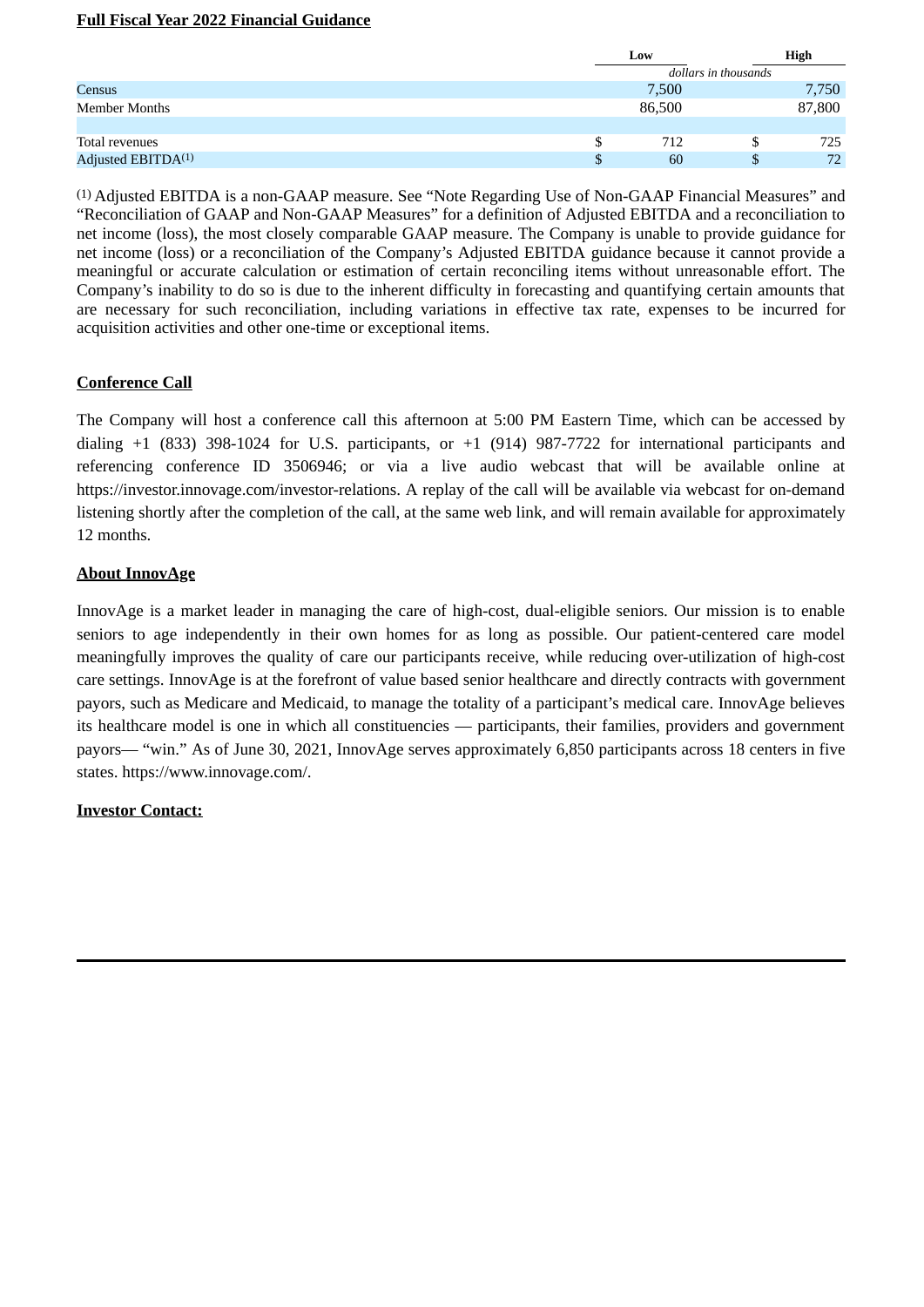#### **Forward-Looking Statements - Safe Harbor**

This press release may contain "forward-looking statements" within the meaning of the safe harbor provisions of the U.S. Private Securities Litigation Reform Act of 1995. Forward-looking statements can be identified by words such as: "anticipate," "intend," "plan," "believe," "project," "estimate," "expect," "may," "should," "will" and similar references to future periods. Forward-looking statements may be identified by the fact that they do not relate strictly to historical or current facts. Examples of forward-looking statements include, among others, statements we may make regarding our expectations to increase the number of participants we serve, to grow enrollment and capacity within existing centers, to build de novo centers, to expand into new geographies, to execute on tuck-in acquisitions, to recruit new participants and directly contract with government payors, quarterly or annual guidance, financial outlook, including future revenues and future earnings, expectation regarding legal proceedings or ongoing audits, reimbursement and regulatory developments, market developments, new products and growth strategies, integration activities and the effects of any of the foregoing on our future results of operations or financial conditions.

Forward-looking statements are neither historical facts nor assurances of future performance. Instead, they are based only on currently available information and our current beliefs, expectations and assumptions regarding the future of our business, future plans and strategies, projections, anticipated events and trends, the economy and other future conditions. You should not place undue reliance on our forward-looking statements. Because forward-looking statements relate to the future, they are subject to inherent uncertainties, risks and changes in circumstances that are difficult to predict and many of which are outside of our control. Our actual results and financial condition may differ materially from those indicated in the forwardlooking statements. Important factors that could cause our actual results and financial condition to differ materially from those indicated in the forward-looking statements include, among others, the following: (i) the risk that the cost of providing services will exceed our compensation under PACE; (ii) the dependence of our revenues upon a limited number of government payors, particularly Medicare and Medicaid; (iii) the effects of rules governing the Medicare, Medicaid or PACE programs; (iv) reductions in PACE reimbursement rates or changes in the rules governing PACE programs; (v) the risk that our submissions to government payors may contain inaccurate or unsupportable information regarding risk adjustment scores of participants, which could cause us to overstate or understate our revenue and subjecting us to payment obligations and penalties; (vi) the impact on our business of non-renewal or termination of capitation agreements with government payors; (vii) the potential adverse impact of inspections, reviews, audits, investigations, legal proceedings, enforcement actions and litigation; (viii) the impact of state and federal efforts to reduce healthcare spending; (ix) the effects of a pandemic, epidemic or outbreak of an infectious disease, including the ongoing outbreak of the COVID-19 pandemic; (x) the effect of our relatively limited operating history as a for-profit company on investors' ability to evaluate our current business and future prospects; (xi) the viability of our growth strategy and our ability to realize expected results; and (xii) our existing indebtedness and access to capital markets. For a detailed discussion of the risks and uncertainties that could affect our actual results, please refer to the risk factors identified in our SEC reports, including, but not limited to our Prospectus, dated March 3, 2021 in connection with our IPO, our most recent Quarterly Report on Form 10-Q and our upcoming Annual Report on Form 10-K, as filed with the SEC.

Any forward-looking statement made by the Company in this press release is based only on information currently available to us and speaks only as of the date on which it is made. Except as required by law, we undertake no obligation to publicly update any forward-looking statement, whether written or oral, that may be made from time to time, whether as a result of new information, future developments or otherwise.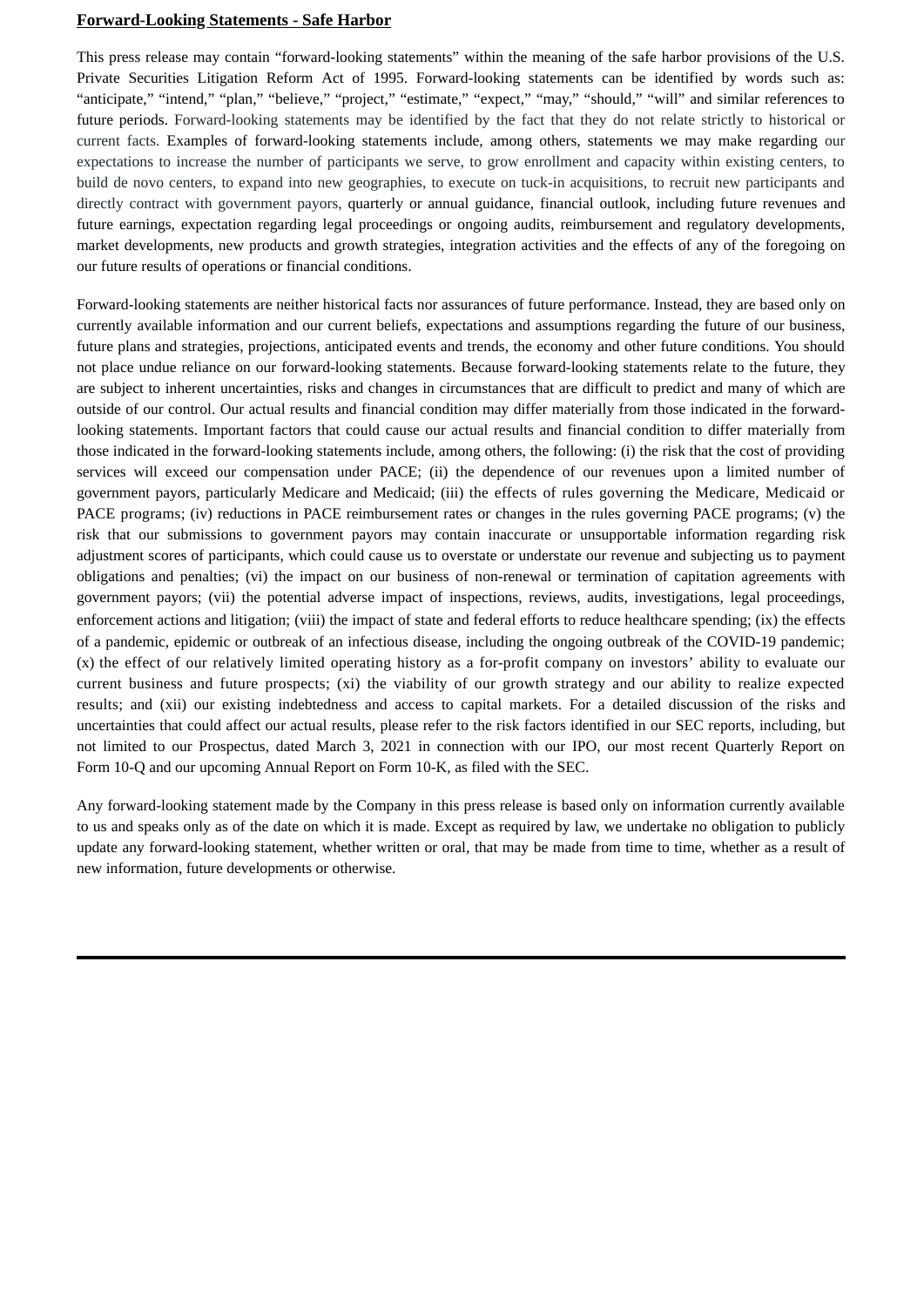#### **Note Regarding Use of Non-GAAP Financial Measures**

In addition to reporting financial information in accordance with generally accepted accounting principles ("GAAP"), the Company is also reporting Adjusted EBITDA and Adjusted EBITDA margin, which are non-GAAP financial measures. Adjusted EBITDA and Adjusted EBITDA margin are supplemental measures of operating performance monitored by management that are not defined under GAAP and that do not represent, and should not be considered as, an alternative to net income (loss) and net income (loss) margin, respectively, as determined by GAAP. We believe that Adjusted EBITDA and Adjusted EBITDA margin are appropriate measures of operating performance because the metrics eliminate the impact of revenue and expenses that do not relate to our ongoing business performance, allowing us to more effectively evaluate our core operating performance and trends from period to period. We believe that Adjusted EBITDA and Adjusted EBITDA margin help investors and analysts in comparing our results across reporting periods on a consistent basis by excluding items that we do not believe are indicative of our core operating performance. These non-GAAP financial measures have limitations as analytical tools and should not be considered in isolation from, or as a substitute for, the analysis of other GAAP financial measures, including net income (loss) and net income (loss) margin. In evaluating Adjusted EBITDA, you should be aware that in the future we may incur expenses that are the same as or similar to some of the adjustments in this presentation. Our presentation of Adjusted EBITDA should not be construed to imply that our future results will be unaffected by the types of items excluded from the calculation of Adjusted EBITDA. Our use of the term Adjusted EBITDA varies from others in our industry. We define Adjusted EBITDA as net income (loss) adjusted for interest expense, depreciation and amortization, and provision for income tax as well as addbacks for non-recurring expenses or exceptional items, including charges relating to management equity compensation, final determination of rates, M&A transaction and integration, business optimization, electronic medical record (EMR) transition, special employee bonuses, gain on consolidation of equity investee, financing-related fees and contingent consideration. Adjusted EBITDA margin is Adjusted EBITDA expressed as a percentage of our total revenue less any exceptional, one-time revenue items. For a full reconciliation of Adjusted EBITDA to the most closely comparable GAAP financial measure, please see the attachment to this earnings release.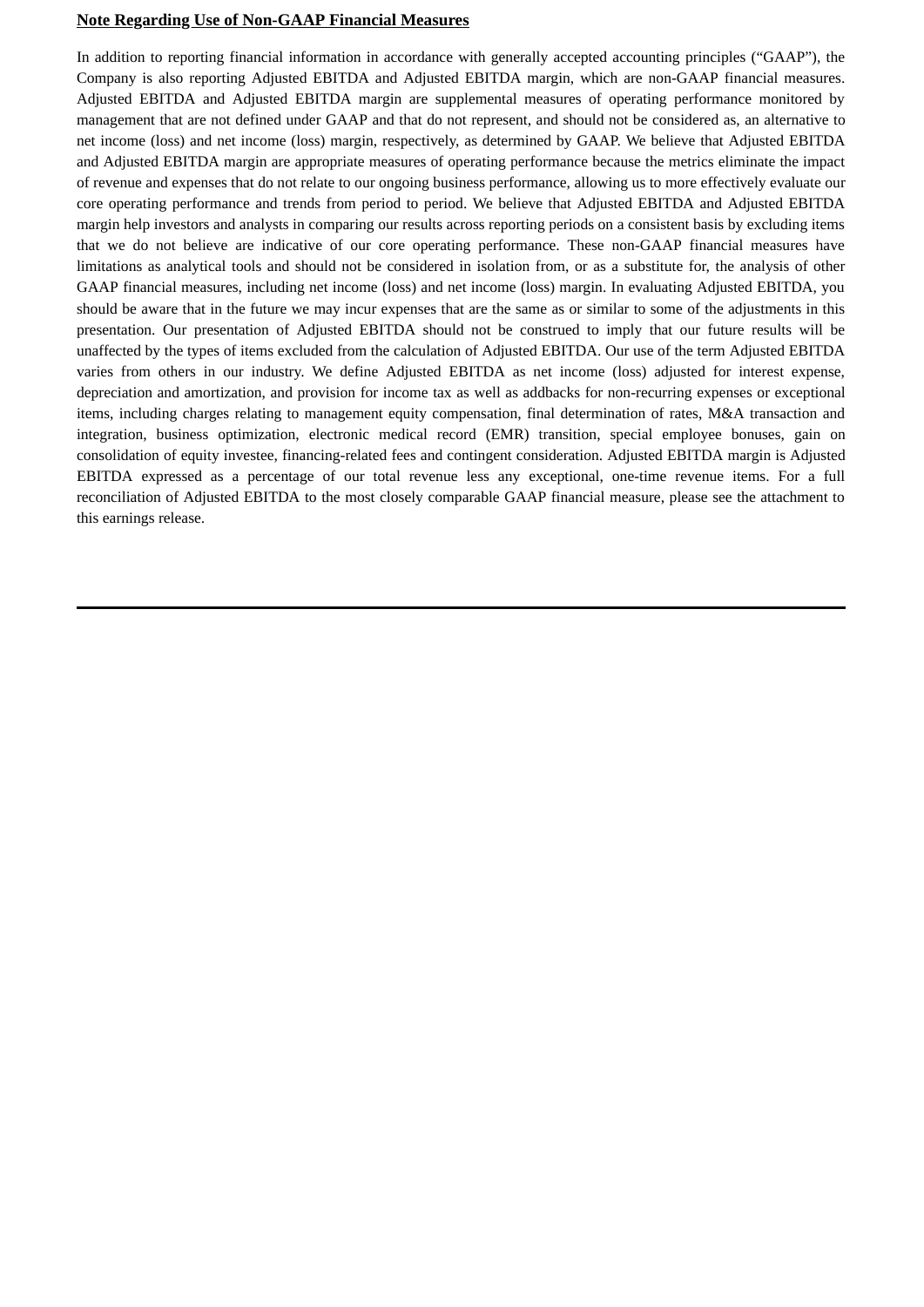### **InnovAge CONDENSED CONSOLIDATED BALANCE SHEETS**

|                                                                                                                                                                                        | <b>June 30,</b><br>2021  |         | <b>June 30,</b><br>2020 |         |
|----------------------------------------------------------------------------------------------------------------------------------------------------------------------------------------|--------------------------|---------|-------------------------|---------|
|                                                                                                                                                                                        |                          |         | in thousands            |         |
| <b>Assets</b>                                                                                                                                                                          |                          |         |                         |         |
| <b>Current Assets</b>                                                                                                                                                                  |                          |         |                         |         |
| Cash and cash equivalents                                                                                                                                                              | $\mathbb{S}$             | 201.466 | $\mathbb{S}$            | 112,904 |
| Restricted cash                                                                                                                                                                        |                          | 2,234   |                         | 1,661   |
| Accounts receivable, net of allowance (\$4,350 – June 30, 2021 and \$6,384 – June 30, 2020)                                                                                            |                          | 32,582  |                         | 46,312  |
| Prepaid expenses                                                                                                                                                                       |                          | 9,249   |                         | 4,311   |
| Income tax receivable                                                                                                                                                                  |                          | 5,401   |                         | 1,743   |
| Total current assets                                                                                                                                                                   |                          | 250,932 |                         | 166,931 |
| <b>Noncurrent Assets</b>                                                                                                                                                               |                          |         |                         |         |
| Property and equipment, net                                                                                                                                                            |                          | 142,715 |                         | 102,494 |
| Investments                                                                                                                                                                            |                          | 2,645   |                         | 2,645   |
| Deposits and other                                                                                                                                                                     |                          | 3,877   |                         | 3,003   |
| Equity method investments                                                                                                                                                              |                          | 848     |                         | 13,245  |
| Goodwill                                                                                                                                                                               |                          | 124,217 |                         | 116,139 |
| Other intangible assets, net                                                                                                                                                           |                          | 6,518   |                         | 5,177   |
| Total noncurrent assets                                                                                                                                                                |                          | 280,820 |                         | 242,703 |
| <b>Total assets</b>                                                                                                                                                                    | $\overline{\mathcal{S}}$ | 531,752 | $\overline{\$}$         | 409,634 |
| <b>Liabilities and Stockholders' Equity</b>                                                                                                                                            |                          |         |                         |         |
| <b>Current Liabilities</b>                                                                                                                                                             |                          |         |                         |         |
| Accounts payable and accrued expenses                                                                                                                                                  | \$                       | 32,361  | \$                      | 28,875  |
| Reported and estimated claims                                                                                                                                                          |                          | 33,234  |                         | 30,291  |
| Due to Medicaid and Medicare                                                                                                                                                           |                          | 7,101   |                         | 12,244  |
| Current portion of long-term debt                                                                                                                                                      |                          | 3,790   |                         | 1,938   |
| Current portion of capital lease obligations                                                                                                                                           |                          | 2,079   |                         | 1,496   |
| Contingent consideration                                                                                                                                                               |                          |         |                         | 1,789   |
| Total current liabilities                                                                                                                                                              |                          | 78,565  |                         | 76,633  |
| <b>Noncurrent Liabilities</b>                                                                                                                                                          |                          |         |                         |         |
| Deferred tax liability, net                                                                                                                                                            |                          | 15,700  |                         | 9,282   |
| Capital lease obligations                                                                                                                                                              |                          | 5,190   |                         | 4,091   |
| Other noncurrent liabilities                                                                                                                                                           |                          | 2,758   |                         | 1,446   |
| Long-term debt, net of debt issuance costs                                                                                                                                             |                          | 71,574  |                         | 210,432 |
| <b>Total liabilities</b>                                                                                                                                                               |                          | 173,787 |                         | 301,884 |
|                                                                                                                                                                                        |                          |         |                         |         |
| <b>Commitments and Contingencies (See Note 12)</b>                                                                                                                                     |                          |         |                         |         |
| <b>Stockholders' Equity</b>                                                                                                                                                            |                          |         |                         |         |
| Common stock, \$0.001 par value; 500,000,000 authorized as of June 30, 2021 and 2020; 135,516,513 and<br>132,718,461 issued shares as of June 30, 2021 and June 30, 2020, respectively |                          | 136     |                         | 133     |
| Additional paid-in capital                                                                                                                                                             |                          | 323,760 |                         | 36,338  |
|                                                                                                                                                                                        |                          | 11.250  |                         | 64,737  |
| Retained earnings<br>Less: Treasury stock; 0 and 102,030 shares of common stock at \$0.0 and \$1.89 per share as of                                                                    |                          |         |                         |         |
|                                                                                                                                                                                        |                          |         |                         |         |
| June 30, 2021 and June 30, 2020, respectively                                                                                                                                          |                          |         |                         | (193)   |
| Total InnovAge Holding Corp.                                                                                                                                                           |                          | 335,146 |                         | 101,015 |
| Noncontrolling interests                                                                                                                                                               |                          | 22,819  |                         | 6,735   |
| Total stockholders' equity                                                                                                                                                             |                          | 357,965 |                         | 107,750 |
| Total liabilities and stockholders' equity                                                                                                                                             | \$                       | 531,752 | \$                      | 409.634 |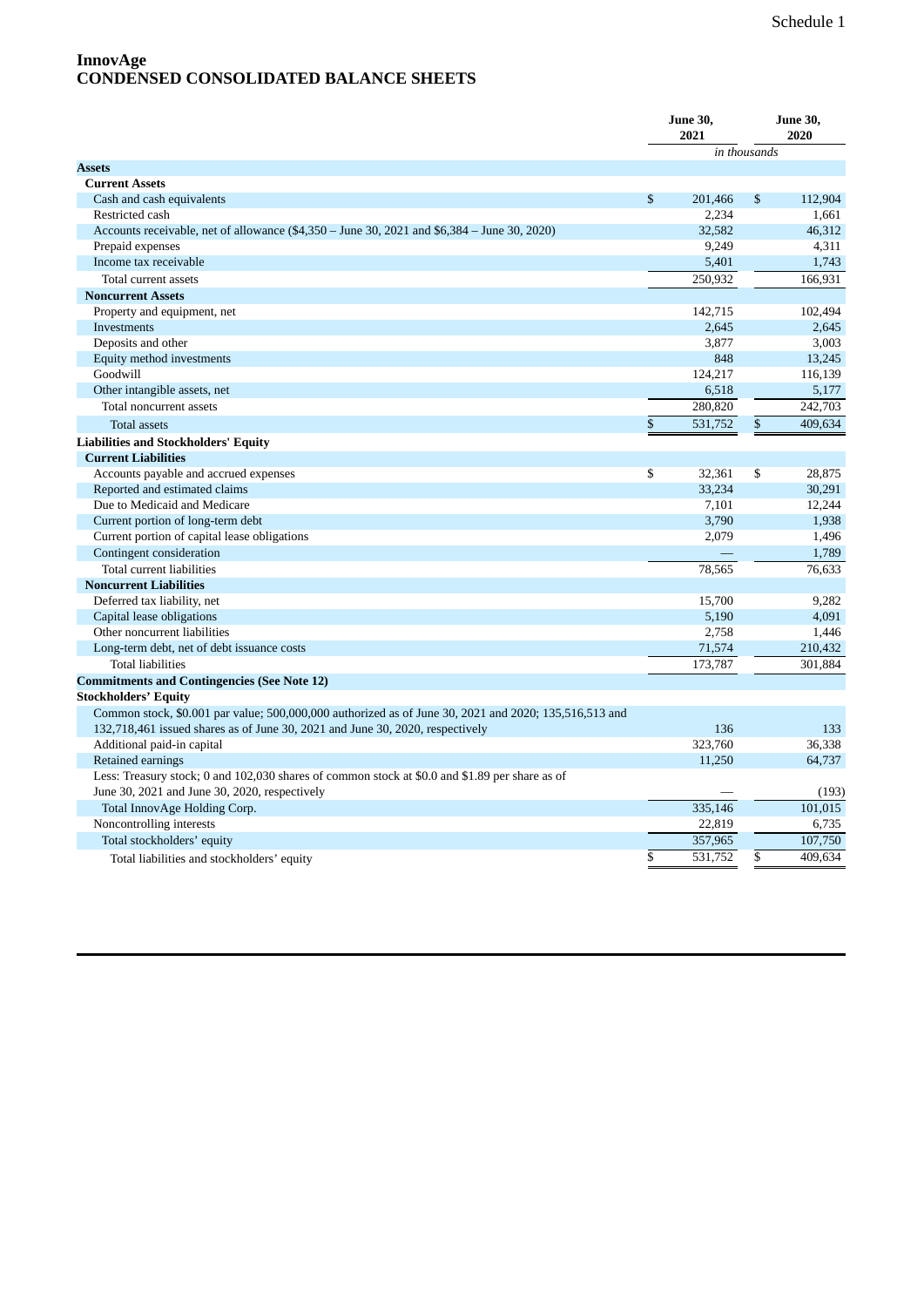# **InnovAge CONDENSED CONSOLIDATED STATEMENTS OF EARNINGS**

| June 30, 2021<br>June 30, 2021<br>June 30, 2020<br><b>June 30, 2020</b><br>in thousands, except per share amounts<br><b>Revenues</b><br>\$<br>171,028<br>\$<br>152,110<br>\$<br>635,322<br>\$<br>Capitation revenue<br>588<br>382<br>2,478<br>Other service revenue<br>171,616<br>152,492<br>637,800<br><b>Total revenues</b> |           |
|-------------------------------------------------------------------------------------------------------------------------------------------------------------------------------------------------------------------------------------------------------------------------------------------------------------------------------|-----------|
|                                                                                                                                                                                                                                                                                                                               |           |
|                                                                                                                                                                                                                                                                                                                               |           |
|                                                                                                                                                                                                                                                                                                                               |           |
|                                                                                                                                                                                                                                                                                                                               | 564,834   |
|                                                                                                                                                                                                                                                                                                                               | 2,358     |
|                                                                                                                                                                                                                                                                                                                               | 567,192   |
| <b>Expenses</b>                                                                                                                                                                                                                                                                                                               |           |
| External provider costs<br>85,102<br>68,445<br>309,317                                                                                                                                                                                                                                                                        | 272,832   |
| Cost of care, excluding depreciation and amortization<br>38,591<br>38,481<br>154,403                                                                                                                                                                                                                                          | 153,056   |
| <b>Center-level Contribution Margin</b><br>48,033<br>45,456<br>174,080                                                                                                                                                                                                                                                        | 141,304   |
| 4,596<br>22,236<br>Sales and marketing<br>7,901                                                                                                                                                                                                                                                                               | 19,001    |
| Corporate, general and administrative<br>26,432<br>16,064<br>132,333                                                                                                                                                                                                                                                          | 58,481    |
| Depreciation and amortization<br>3,032<br>2,981<br>12,294                                                                                                                                                                                                                                                                     | 11,291    |
| 475<br>1,343<br><b>Equity</b> loss                                                                                                                                                                                                                                                                                            | 678       |
| Other operating expense<br>1,170<br>18,211                                                                                                                                                                                                                                                                                    | 920       |
| 160,948<br>132,322<br>Total expenses<br>650,137                                                                                                                                                                                                                                                                               | 516,259   |
| <b>Operating Income (Loss)</b><br>10,668<br>20,170<br>(12, 337)                                                                                                                                                                                                                                                               | 50,933    |
|                                                                                                                                                                                                                                                                                                                               |           |
| <b>Other Income (Expense)</b>                                                                                                                                                                                                                                                                                                 |           |
| 274<br>(3, 332)<br>Interest expense, net<br>(16,787)                                                                                                                                                                                                                                                                          | (14, 619) |
| Loss on extinguishment of debt<br>(14, 479)                                                                                                                                                                                                                                                                                   |           |
| Gain on equity method investment<br>10,871                                                                                                                                                                                                                                                                                    |           |
| Other expense<br>54<br>(15)<br>(2,237)                                                                                                                                                                                                                                                                                        | (681)     |
| 259<br>Total other expense<br>(3,278)<br>(22, 632)                                                                                                                                                                                                                                                                            | (15,300)  |
| 10,927<br>16,892<br><b>Income (Loss) Before Income Taxes</b><br>(34,969)                                                                                                                                                                                                                                                      | 35,633    |
| <b>Provision for Income Taxes</b><br>4,612<br>4,914<br>9,771                                                                                                                                                                                                                                                                  | 9,868     |
| 6,315<br>11,978<br><b>Net Income (Loss)</b><br>(44,740)                                                                                                                                                                                                                                                                       | 25,765    |
| Less: net loss attributable to noncontrolling interests<br>(159)<br>(119)<br>(754)                                                                                                                                                                                                                                            | (513)     |
| <b>Net Income (Loss) Attributable to InnovAge Holding</b>                                                                                                                                                                                                                                                                     |           |
| \$<br>6,474<br>\$<br>12,097<br>\$<br>(43,986)<br>\$<br>Corp.                                                                                                                                                                                                                                                                  | 26,278    |
|                                                                                                                                                                                                                                                                                                                               |           |
| Weighted-average number of common shares outstanding -                                                                                                                                                                                                                                                                        |           |
| basic<br>135,516,513<br>132,616,431<br>123,618,702<br>132,616,431                                                                                                                                                                                                                                                             |           |
| Weighted-average number of common shares outstanding -                                                                                                                                                                                                                                                                        |           |
| diluted<br>135,517,753<br>135,233,630<br>123,618,702<br>135,233,630                                                                                                                                                                                                                                                           |           |
|                                                                                                                                                                                                                                                                                                                               |           |
| Net income (loss) per share - basic<br>\$<br>0.05<br>\$<br>0.09<br>\$<br>(0.36)<br>\$                                                                                                                                                                                                                                         | 0.20      |
| \$<br>\$<br>\$<br>\$<br>Net income (loss) per share - diluted<br>0.05<br>0.09<br>(0.36)                                                                                                                                                                                                                                       | 0.19      |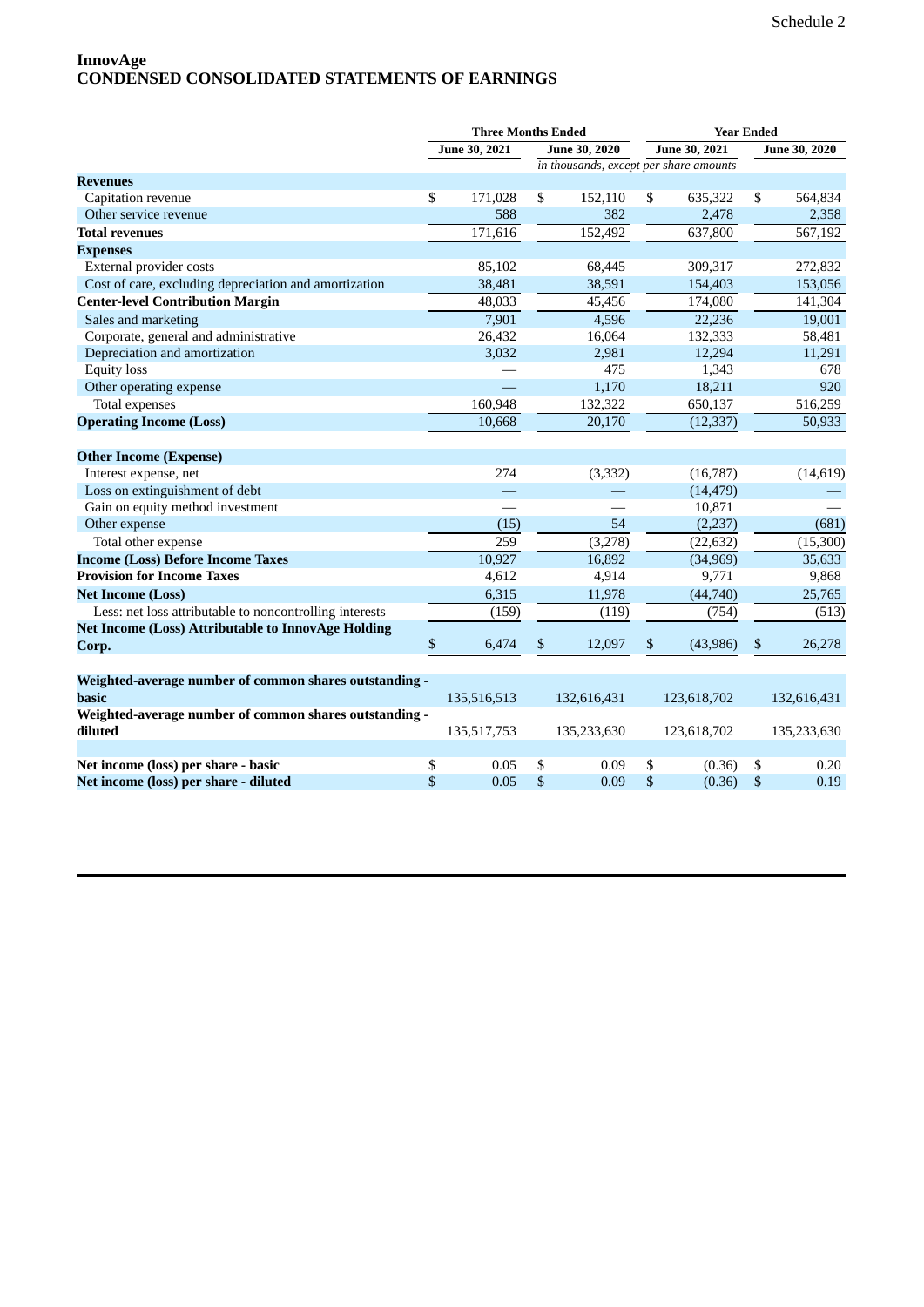# **InnovAge CONDENSED CONSOLIDATED STATEMENTS OF CASH FLOWS**

|                                                                                                   |                 | Year Ended June 30,  |              |                          |  |
|---------------------------------------------------------------------------------------------------|-----------------|----------------------|--------------|--------------------------|--|
|                                                                                                   |                 | 2021                 |              | 2020                     |  |
|                                                                                                   |                 |                      | in thousands |                          |  |
| <b>Operating Activities</b>                                                                       |                 |                      |              |                          |  |
| Net income (loss)                                                                                 | \$              | (44,740)             | \$           | 25,765                   |  |
| Adjustments to reconcile net income (loss) to net cash provided by (used in) operating activities |                 |                      |              |                          |  |
| Loss on disposal of assets                                                                        |                 | 18                   |              | 1.039                    |  |
| Provision for uncollectible accounts                                                              |                 | 8,637                |              | 6,204                    |  |
| Depreciation and amortization                                                                     |                 | 12.294               |              | 11,291                   |  |
| Gain on equity method investment                                                                  |                 | (10, 871)            |              | $\overline{\phantom{m}}$ |  |
| Loss on extinguishment of long-term debt                                                          |                 | 14,479               |              |                          |  |
| Amortization of deferred financing costs                                                          |                 | 1,056                |              | 550                      |  |
| Stock-based compensation                                                                          |                 | 1,664                |              | 543                      |  |
| Deferred income taxes                                                                             |                 | 6.418                |              | 3.173                    |  |
| Loss in equity of nonconsolidated entities                                                        |                 | 1,343                |              | 678                      |  |
| Change in fair value of warrants                                                                  |                 | 2,264                |              |                          |  |
| Change in fair value of contingent consideration                                                  |                 |                      |              | 920                      |  |
| Changes in operating assets and liabilities, net of acquisitions                                  |                 |                      |              |                          |  |
| Accounts receivable, net                                                                          |                 | 5,879                |              | (1,202)                  |  |
| Prepaid expenses                                                                                  |                 | (4,987)              |              | (1,062)                  |  |
| Income tax receivable                                                                             |                 | (3,658)              |              | 1,952                    |  |
| Deposits and other                                                                                |                 | (874)                |              | 1,063                    |  |
| Accounts payable and accrued expenses                                                             |                 | 6.137                |              | (1,013)                  |  |
| Reported and estimated claims                                                                     |                 | 2,613                |              | 2,045                    |  |
| Due to Medicaid and Medicare                                                                      |                 | (5,220)              |              | (8, 120)                 |  |
| Deferred revenue                                                                                  |                 |                      |              | $\overline{2}$           |  |
| Net cash provided by (used in) operating activities                                               |                 | (7,548)              |              | 43.828                   |  |
| <b>Investing Activities</b>                                                                       |                 |                      |              |                          |  |
| Purchases of property and equipment                                                               |                 | (17, 541)            |              | (11, 844)                |  |
| Proceeds from sales of property and equipment                                                     |                 |                      |              | 169                      |  |
| Proceeds from net working capital settlements                                                     |                 |                      |              | 1.129                    |  |
| Purchase of long term investment                                                                  |                 |                      |              | (1, 145)                 |  |
| Purchase of intangible assets                                                                     |                 | (2,000)              |              |                          |  |
| Net cash used in investing activities                                                             | $\mathbb{S}$    | (19, 541)            | \$           | (11.691)                 |  |
| <b>Financing Activities</b>                                                                       |                 |                      |              |                          |  |
| Distributions to owners                                                                           | $\mathbb{S}$    | (9,500)              | \$           |                          |  |
| Capital contributions                                                                             |                 | 20,000               |              |                          |  |
| Payments on capital lease obligations                                                             |                 | (1,788)              |              | (1.834)                  |  |
| Proceeds from long-term debt                                                                      |                 | 375,000              |              | 25,000                   |  |
| Principal payments on long-term debt                                                              |                 | (512,660)            |              | (1,934)                  |  |
| Payment of financing costs and debt premiums                                                      |                 | (14,896)             |              |                          |  |
| Proceeds from initial public offering of common stock                                             |                 | 370,468              |              | $\equiv$                 |  |
| Treasury stock purchases                                                                          |                 | (77, 603)            |              |                          |  |
|                                                                                                   |                 |                      |              |                          |  |
| Payments under acquisition agreements                                                             |                 | (3,622)<br>(29, 175) |              |                          |  |
| Payments related to option cancellation                                                           |                 |                      |              |                          |  |
| Net cash provided by financing activities                                                         |                 | 116,224              |              | 21,232                   |  |
| INCREASE IN CASH, CASH EQUIVALENTS, & RESTRICTED CASH                                             |                 | 89.135               |              | 53,369                   |  |
| <b>CASH, CASH EQUIVALENTS &amp; RESTRICTED CASH, BEGINNING OF PERIOD</b>                          |                 | 114,565              |              | 61,196                   |  |
| <b>CASH, CASH EQUIVALENTS &amp; RESTRICTED CASH, END OF PERIOD</b>                                | $\overline{\$}$ | 203,700              | \$           | 114.565                  |  |
|                                                                                                   |                 |                      |              |                          |  |
| <b>Supplemental Cash Flows Information</b>                                                        |                 |                      |              |                          |  |
| Interest paid                                                                                     | \$              | 18.030               | \$           | 11.551                   |  |
| Income taxes paid                                                                                 | \$              | 7,048                | \$           | 4,745                    |  |
| Property and equipment included in accounts payable                                               | \$              | 1,327                | \$           | 1,348                    |  |
| Property and equipment purchased under capital leases                                             | \$              | 3,493                | \$           | 1,399                    |  |